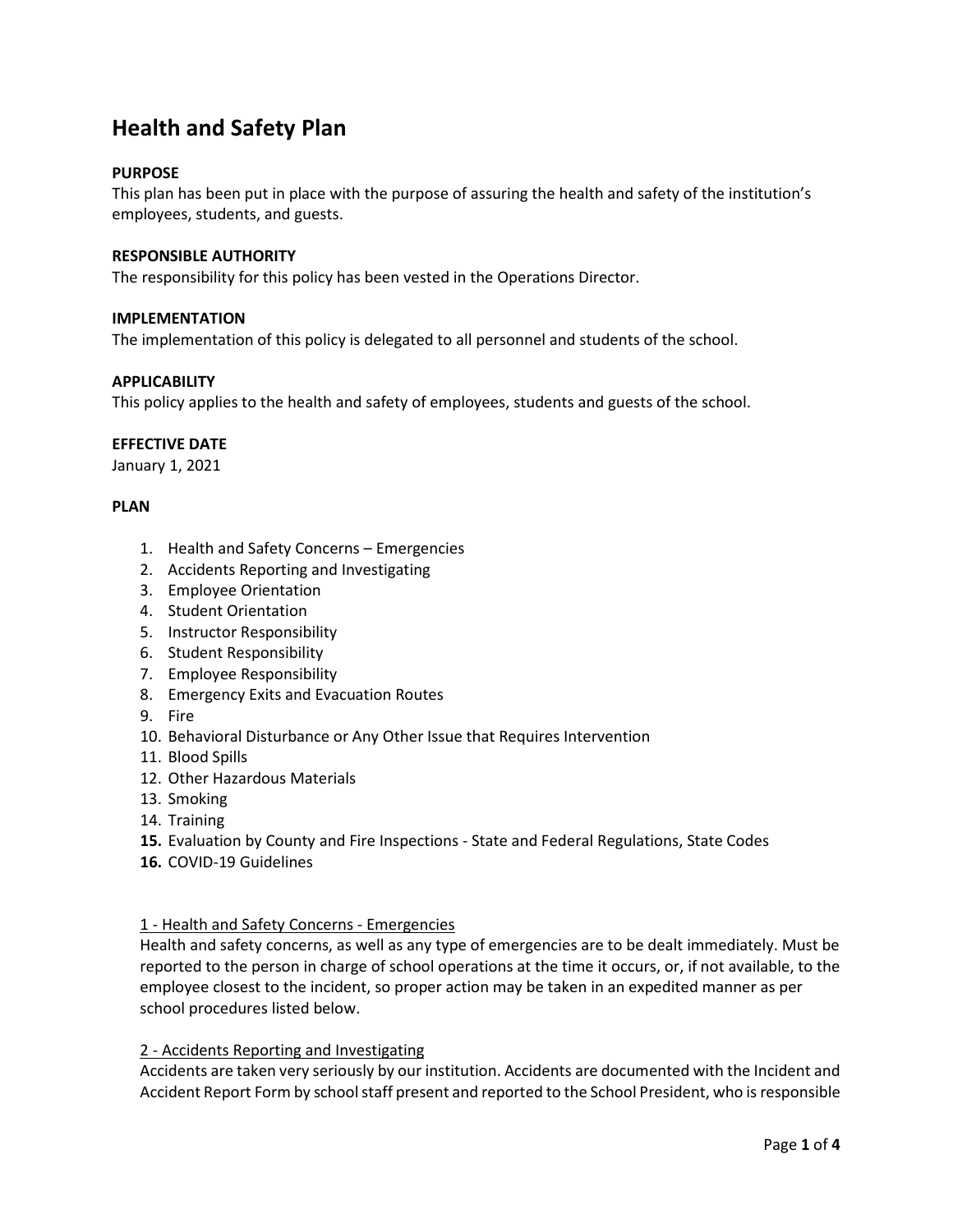for the follow-up until final resolution is found. Records of accidents and incidents, along with their resolution are permanently stored by the School President in an Accidents Folder. A report of accidents and incidents, along with their resolution is presented annually when the Health and Safety Plan is reviewed by all staff, the executive staff and advisory committee members. Accident Report information is available to students upon request.

## 3 - Employee Orientation

Employees receive an orientation on the Health and Safety Plan as part of their New Employee Orientation.

## 4 - Student Orientation

Students receive an orientation on the Health and Safety Plan as part of their New Student Orientation.

## 5 - Instructor responsibility

Instructors oversee the safety of students and enforcement of safety in the classroom, lab, and services areas. Instructors conduct a safety training the first day of class.

## 6 - Student Responsibility

Students are responsible to observe the school's safety regulations, as described in this plan. Students are responsible for personal safety and safety of others in their area of training and for immediate reporting any health, safety, or security concerns to their instructors.

#### 7 - Employee Responsibility

All persons are required to understand the safety and health requirements of their specific areas of training and employment. It is the employee's responsibility to adhere to the school's policies and procedures relating to conduct and campus health and safety.

#### 8 - Emergency Exits and Evacuation Routes

Emergency exits and evacuation routes are posted in each room at our school.

## 9 - Fire

If you see a fire, immediately alert your direct supervisor so the fire department can be quickly notified. Evacuate the building immediately. If quickly accessible, you may take personal items. Do not return to the building until an "all clear" from the fire department has been given or alarm has ceased.

#### 10 - Behavioral Disturbance or Any Other Issue that Requires Intervention.

A behavioral disturbance can be either verbal or physical. If you observe a behavioral disturbance, suspicious behavior or any other issue that requires urgent security assistance, report immediately to the school personnel in charge, so they can take the corresponding measures that could include calling the police department.

## 11 - Blood Spills

If you see blood that has been spilled onto floors or other surfaces, notify the instructor or another school employee. Do not attempt to clean the bold yourself or allow others to do so. If you are exposed to another person's blood or other bodily fluids: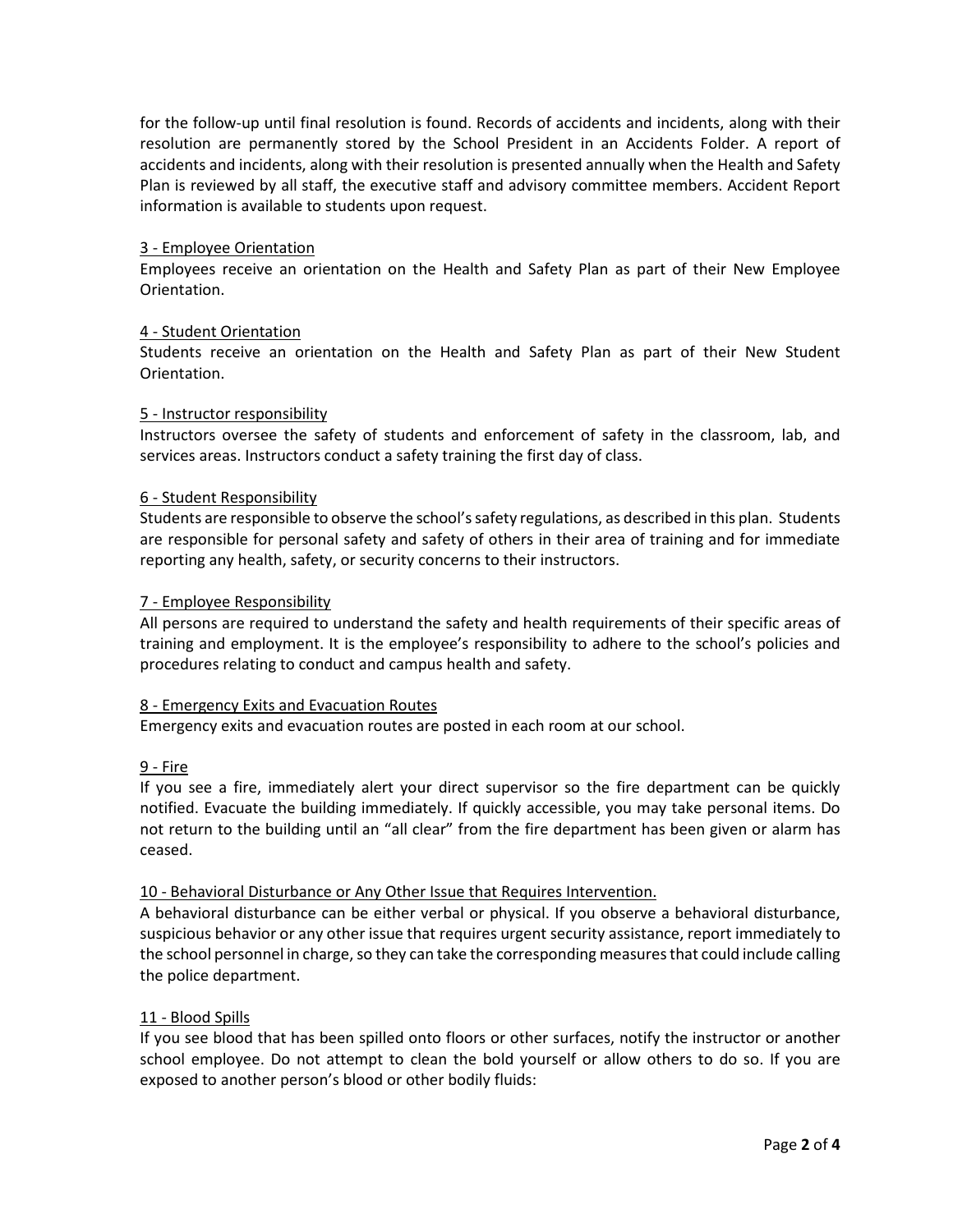- For skin exposure or blood exposure that comes in contact with an open wound, wash the area thoroughly with soap and water.
- For a blood splash to the eyes, nose or mouth rinse copiously with tap water.
- Report any blood exposures to your instructor or another school employee.

## 12 - Other Hazardous Materials

Other hazardous materials or substances can be in the form of chemical spills, natural gas leaks, or other materials. If you smell or see a substance that you feel maty be hazardous, stay away from the substance and direct others away from the immediate area. Do not touch or attempt to clean unidentified substances.

## 13 - Smoking

JT's Cuts Academy is a smoke free school. Smoking tobacco or e-cigarettes is only allowed in the parking lot across from our facilities.

## 14 - Training

Training is conducted on a quarterly basis to employees and staff following the health and safety guidelines as included in the Employee and Faculty handbook.

## 15 - Evaluation by County and Fire Inspections - State and Federal Regulations, State Codes On an annual basis, the facility safety is evaluated by the county and city inspectors, and our permit updated on a non-finding basis.

## 16 – COVID-19 Guidelines

The school is following all instructions as received on an on-going basis by state and local authorities. A COVID-19 sheet including the guidelines to be followed at our school by personnel, students, and guests is available through the school's website Home Page. Personnel and students are informed on an on-going basis on changes to the school operations and procedures in order to keep everyone safe. Notices are also posted within the school.

## **EQUIPMENT, REPAIR AND MAINTENANCE PROVISIONS**

The equipment necessary for the implementation of this plan is a responsibility of the School President who coordinates any repairs, purchases or updates required. Such requests are to be made directly to the School President, who will attend to each accordingly. Expenses for equipment, repair, maintenance, and replacement are included in the budget allocated to operations and maintenance.

#### **BUDGET**

The budget necessary for the implementation of this plan is allocated under the line item "Operations and maintenance" each January as part of the school's projected budget for the year. Revisions to the budget are to be approved by the School President and Financial Director.

#### **EVALUATION**

This policy is annually evaluated by means of a survey collected from: